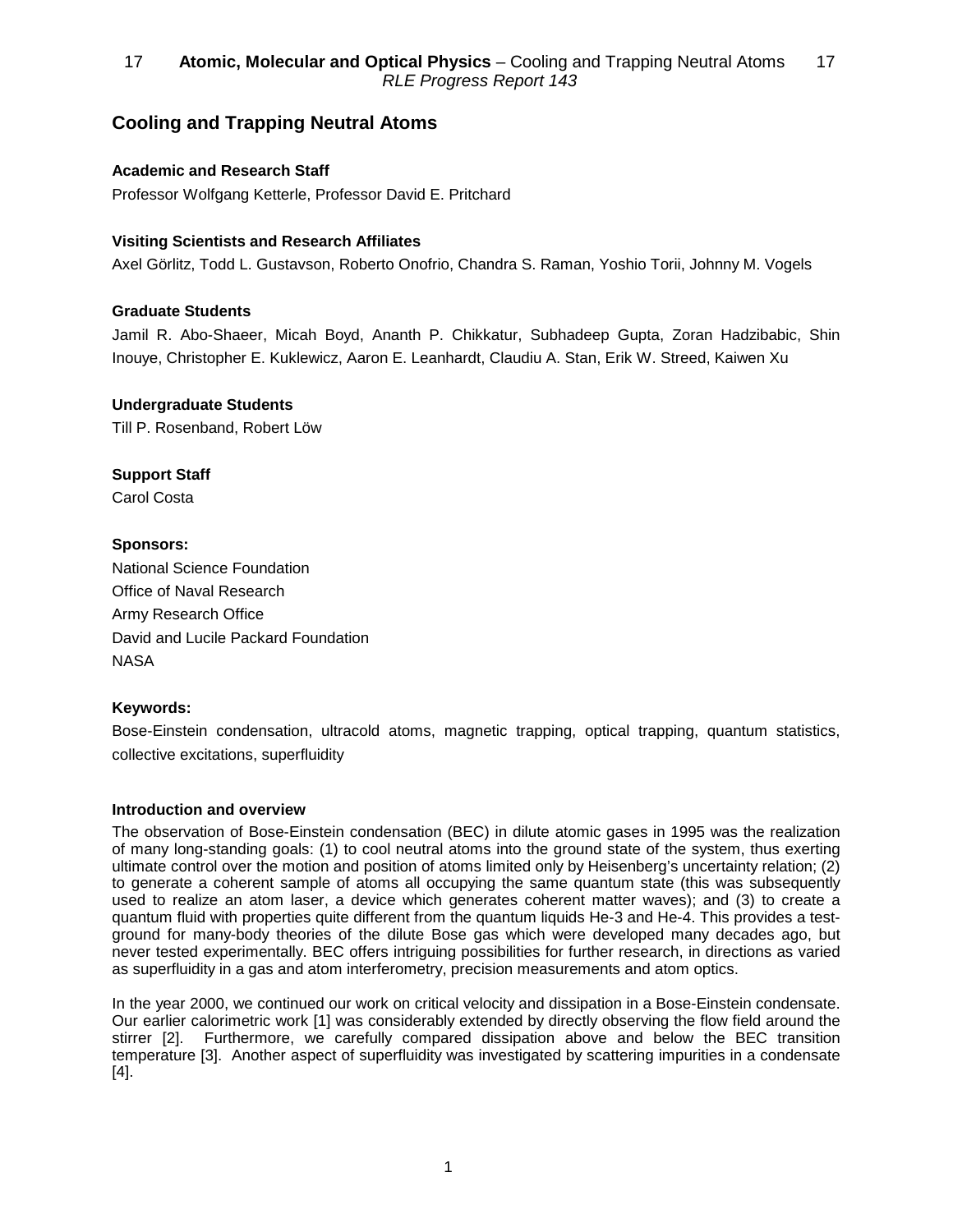A condensate pumped by a laser beam is an amplifier for both light and atoms. After observing phase coherent amplification of atoms [5], we now studied the optical properties of this system and the interplay between atom and light amplification [6]. Two theoretical papers addressed conceptual questions raised by our work on light scattering in a BEC [7] and on atoms amplification [8].

Finally, in early 2000, we started to build a new two-chamber vacuum apparatus for transporting condensates, and a source of cold lithium atoms, which shall be mixed with sodium condensates. Both projects have advanced quickly, we have seen sodium condensates in the new vacuum chamber, and have obtained a nice magneto-optical trap of lithium atoms. Therefore, we are optimistic that first scientific results can be reported in the next progress report.

#### **1. Superfluid suppression of impurity scattering in a Bose-Einstein condensate**

The concept of superfluidity applies to both macroscopic and microscopic objects. In both cases, there is no dissipation or drag force as long as the objects move with a velocity less than the so-called critical velocity. A moving macroscopic object creates a complicated flow field. Above a certain velocity, vortices are created. In contrast, the physics of moving impurities, which are microscopic objects, is much simpler. At velocities larger than the Landau critical velocity, they will create elementary excitations, phonons or rotons in the case of liquid helium-4.

We could create impurity atoms in a trapped BEC by transferring some of the atoms into another hyperfine state using an optical Raman transition. The photon recoil and therefore the velocity of the impurity atoms was varied by the angle between the two laser beams. Collisions between the impurity atoms and the condensate were observed as a redistribution of momentum when the velocity distribution was analyzed with a ballistic expansion technique. The collisional cross section was dramatically reduced when the velocity of the impurities was reduced below the speed of sound of the condensate, in agreement with the Landau criterion for superfluidity [4].



Observation of collisions between the condensate and impurities. The impurities in the m=0 hyperfine state traveled at 6 cm/s to the left. Collisions redistribute the momentum over a sphere in momentum space, resulting in the observed halo (a). In figure (b), the impurities and the condensate in the m=-1 state were separated with a magnetic field gradient during the ballistic expansion. The effect of collisions is to slow down some of the impurity atoms and speed up the condensate atoms. The absorption images are 4.5 mm times 7.2 mm in size.

### **2. Dissipationless flow and superfluidity in gaseous Bose-Einstein condensates**

In previous work [1] we found evidence for a critical velocity in a condensate. The Bose-Einstein condensate was stirred with a laser beam at variable velocity, and the onset of dissipation was observed by monitoring the temperature of the sample. We have studied the same system by observing the condensate during the stirring using repeated in situ non-destructive imaging of the condensate. These images show the distortion of the density distribution around the moving object, thus directly probing the dynamics of the flow field [2].

The distortion or asymmetry of the flow is proportional to the drag force and a sensitive indicator for dissipation. The onset of dissipation was found at a critical velocity of about 10 % of the speed of sound which corrects the higher value found previously with a less sensitive method [1]. A comparison of the new technique observing the drag force to the calorimetric method showed good agreement.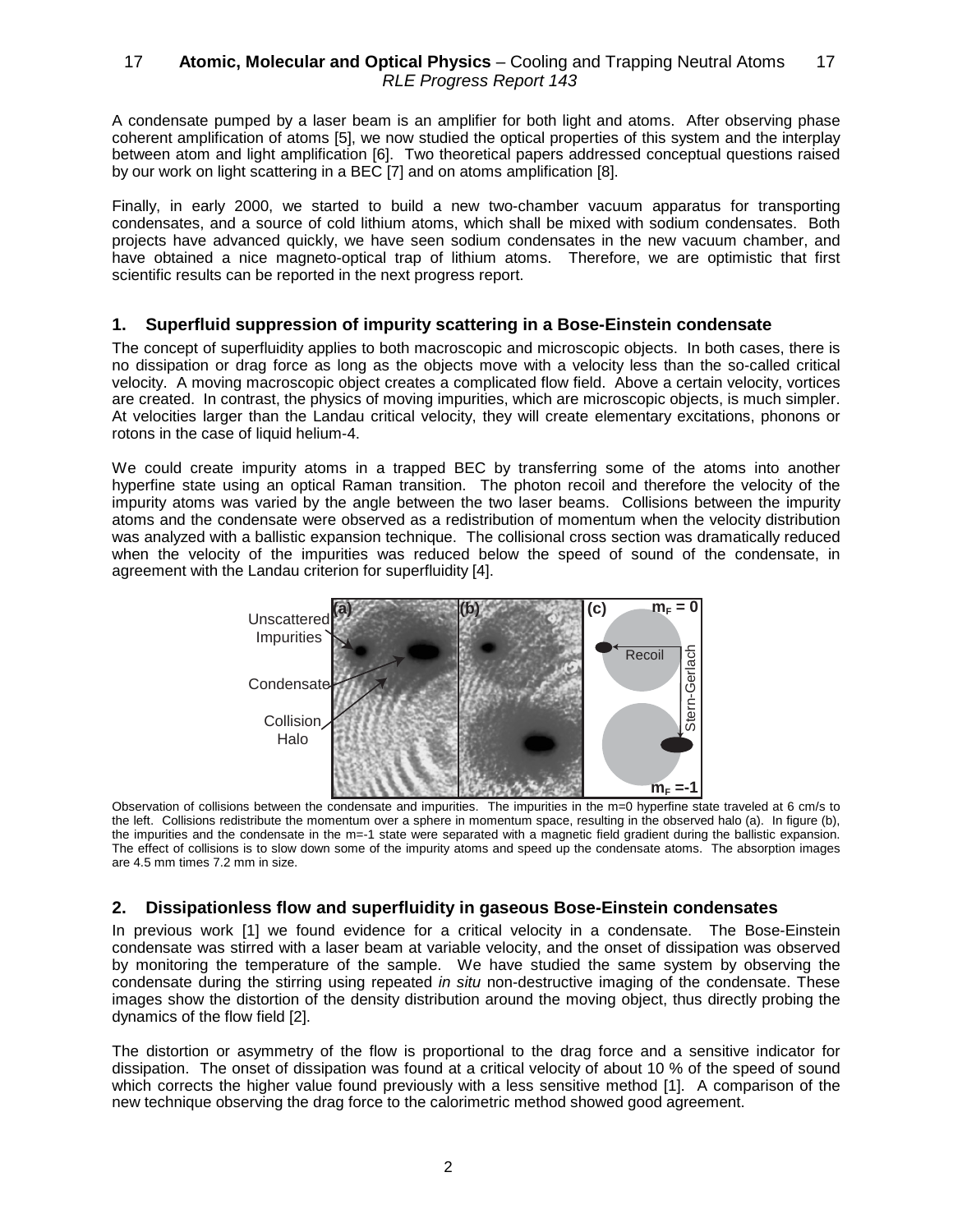

Pressure difference across a laser beam moving through a condensate. On the left side in situ phase contrast images of the condensate are shown, strobed at each stirring half period: beam at rest (top); beam moving to the left (middle) and to the right (bottom). The profiles on the right are horizontal cuts through the center of the images. The stirring velocity and the maximum sound velocity were 3.0 mm/s and 6.5 mm/s, respectively.

Density dependence of the critical velocity. The onset of the drag force is shown for two different condensate densities, corresponding to maximum sound velocities of 4.8 mm/s (solid circles, left axis) and 7.0 mm/s (crosses, right axis). The stirring amplitudes are 29 um and 58 um. respectively. The two vertical axes are offset for clarity. The bars represent statistical errors.



#### **3. Amplification of light and atoms in a Bose-Einstein condensate**

Bose-Einstein condensates illuminated by an off-resonant laser beam ("dressed condensates") were used to realize phase-coherent amplification of matter waves [5, 9]. The amplification process involved the scattering of a condensate atom and a laser photon into an atom in a recoil mode and a scattered photon. This four-wave mixing process between two electromagnetic fields and two Schrödinger fields became a self-amplifying process above a threshold laser intensity, leading to matter wave gain. However, the symmetry between light and atoms indicates that a dressed condensate should not only amplify injected atoms, but also injected light.



Amplification of light and atoms by off-resonant light scattering. (a) The fundamental process is the absorption of a photon from the "dressing" beam by an atom in the condensate (state |1〉), which is transferred to a recoil state (state |2〉) by emitting a photon into the probe field. The intensity in the probe light field was monitored by a photomultiplier. (b) The two-photon Raman-type transition between two motional states  $(|1\rangle, |2\rangle)$  gives rise to a narrow resonance. (c) The dressed condensate is the upper state  $(|1\rangle)$  of a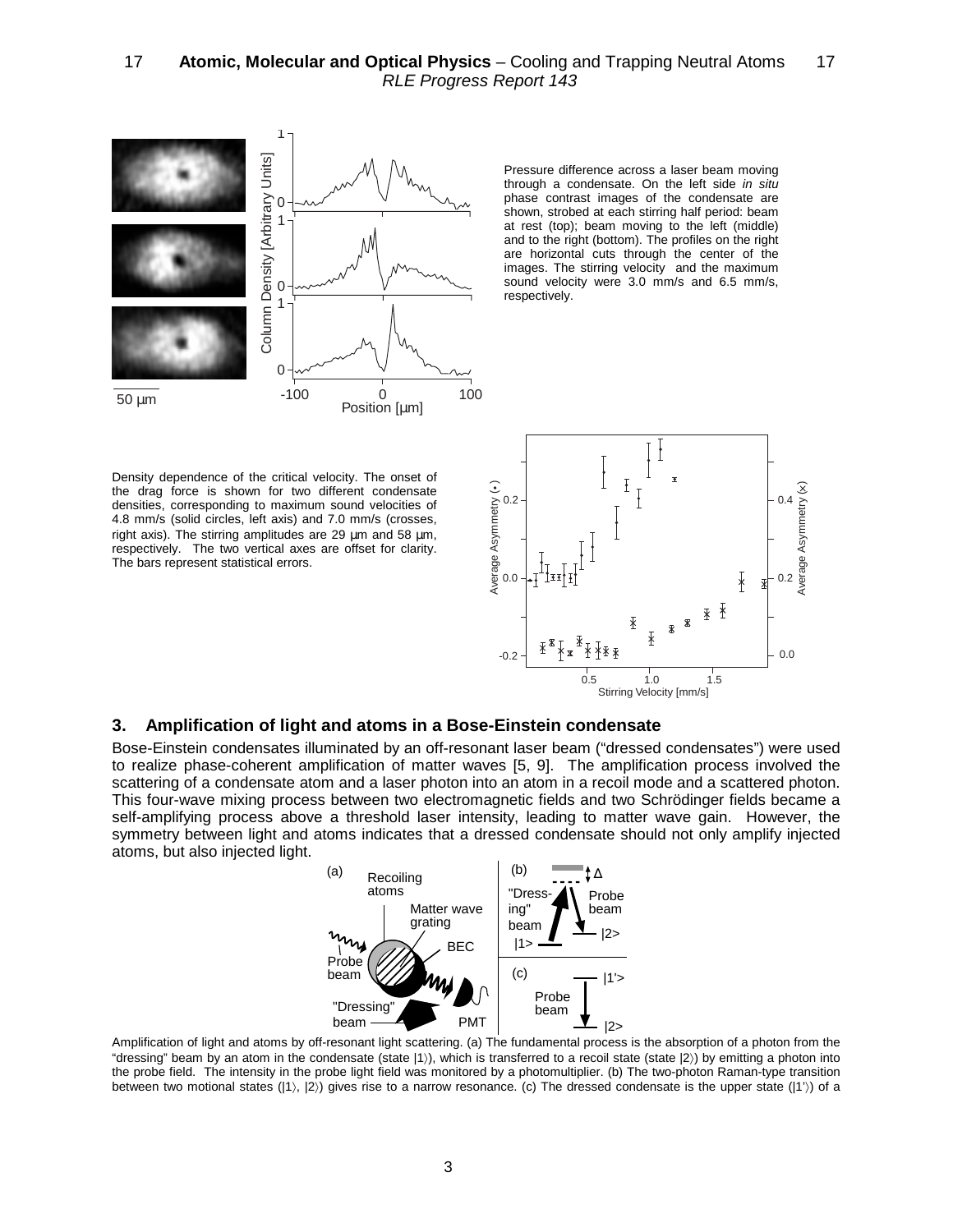two-level system, and decays to the lower state (recoil state of atoms, |2〉) by emitting a photon. Since the system is fully inverted, there is gain for the probe beam.

We have studied the optical properties of a dressed condensate above and below the threshold for the matter wave amplification [6]. The optical gain below the threshold has a narrow bandwidth due to the long coherence time of a condensate. The gain represents the imaginary part of the complex index of refraction. A sharp peak in the gain implies a steep dispersive shape for the real part of the index of refraction n(ω). This resulted in an extremely slow group velocity for the amplified light. The figure shows that light pulses were delayed by about 20 µs across the 20 µm wide condensate corresponding to a group velocity of 1 m/s. This is one order of magnitude slower than any value reported previously [10].

Above the threshold to matter wave amplification, we observed non-linear optical behavior. Thus we could map out the transition from single-atom gain to collective gain.



Pulse delay due to light amplification. (a) Amplification and 20 µs delay were observed when a Gaussian probe pulse of about 140 us width and 0.11 mW/cm<sup>2</sup> peak intensity was sent through the dressed condensate (bottom trace). The top trace is a reference taken without the dressed condensate. Solid curves are Gaussian fits to guide the eyes. (b) The observed delay time was proportional to ln(g), where g is the observed gain.

#### **4. Enhancement and suppression of spontaneous emission and light scattering by quantum degeneracy**

Quantum degeneracy modifies light scattering and spontaneous emission. For fermions, Pauli blocking leads to a suppression of both processes. In contrast, in a weakly interacting Bose-Einstein condensate, we found spontaneous emission to be enhanced, while light scattering is suppressed [7]. This difference is attributed to many-body effects and quantum interference in a Bose-Einstein condensate.

Modification of spontaneous emission (solid line) and light scattering (dashed line) due to quantum degeneracy. In (a) we have plotted the enhancement factor for spontaneous emission and the suppression factor for light scattering for a weakly interacting Bose-Einstein condensate as a function of the light wave vector  $k\mathsf{L}$  in units of  $k<sub>s</sub>$ , the wave vector of an atom moving at the speed of sound. In (b) the suppression factors for spontaneous emission and light scattering in a Fermi gas at zero temperature are plotted as a function of  $k$ L in units of the Fermi wave vector  $k_F$ .

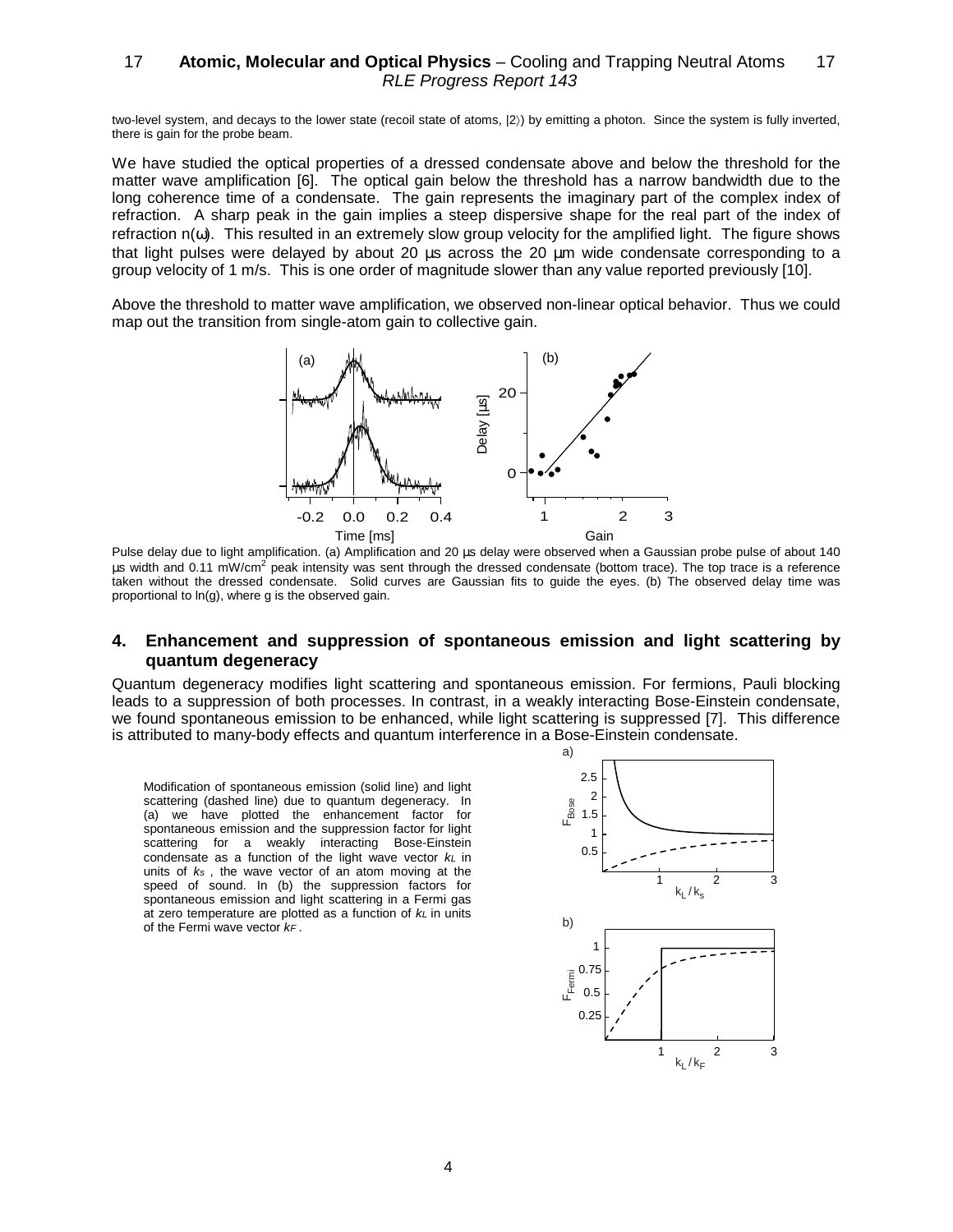Generally, transition rates between an initial state with population  $N_1$  and a final state with population  $N_2$ are proportional to N<sub>1</sub> (1+N<sub>2</sub>) for bosons and to N<sub>1</sub> (1-N<sub>2</sub>) for fermions. This simple derivation of transition rates using occupation numbers becomes subtle or even invalid for correlated many-body states such as an interacting Bose-Einstein condensate ground state. We analyzed under which circumstances the simple approach can be used to reproduce the correct results for the interaction between light and a BEC. We showed theoretically that spontaneous emission in a weakly interacting BEC is enhanced, consistent with the description using occupation numbers, and calculated the enhancement factor. We compared this result to light scattering in a BEC, which is suppressed due to many-body interference effects not included in the simple derivation, as we have shown experimentally and theoretically in previous work [11]. In contrast, in fermionic systems quantum degeneracy leads to a suppression of both spontaneous emission and light scattering.

#### **5. Dissipation in a stirred dilute Bose gas**

We studied dissipation in a dilute Bose gas induced by the motion of a macroscopic object [3]. A bluedetuned laser beam focused on the center of a trapped gas of sodium atoms was scanned both above and below the BEC transition temperature. Measurements below the transition temperature confirmed the existence of a critical velocity [1, 2]. Above the transition temperature, we found a quadratic dependence of the dissipated energy on velocity, in agreement with a simple model.

These measurements allowed for a comparison between the heating rates for the superfluid and normal gas. Outside the superfluid regime, well above the critical velocity, the intrinsic heating of the condensate (normalized for geometry) was seen to be similar to the heating of the normal component. In both cases, each collision with the stirrer at velocity v transfers an energy of about  $Mv^2$  to the gas.



#### **6. Does matter wave amplification work for fermions?**

Several recently observed phenomena Bose-Einstein condensates, superradiance of atoms, four-wave mixing and matter wave amplification were described as processes which are bosonically stimulated, i.e., their rates are proportional to (N+1), where N is the number of identical bosons in the final state. However, we had pointed out that atomic superradiance does not depend on Bose-Einstein statistics and would occur for thermal atoms or even for fermions, although with a much shorter coherence time [12]. These suggestions have stirred a controversy among researchers.

In Ref. [8], we reconciled the different physical descriptions with the central result that the stimulated processes mentioned above do not rely on quantum statistics, but rather on symmetry and coherence. Bosonic quantum-degeneracy is sufficient, but not necessary for these processes. It represents only one special way to prepare a system in a cooperative state which shows coherent and collective behavior.

#### **References**

1. C. Raman, M. Köhl, R. Onofrio, D.S. Durfee, C.E. Kuklewicz, Z. Hadzibabic, and W. Ketterle, Phys. Rev. Lett. **83**, 2502 (1999).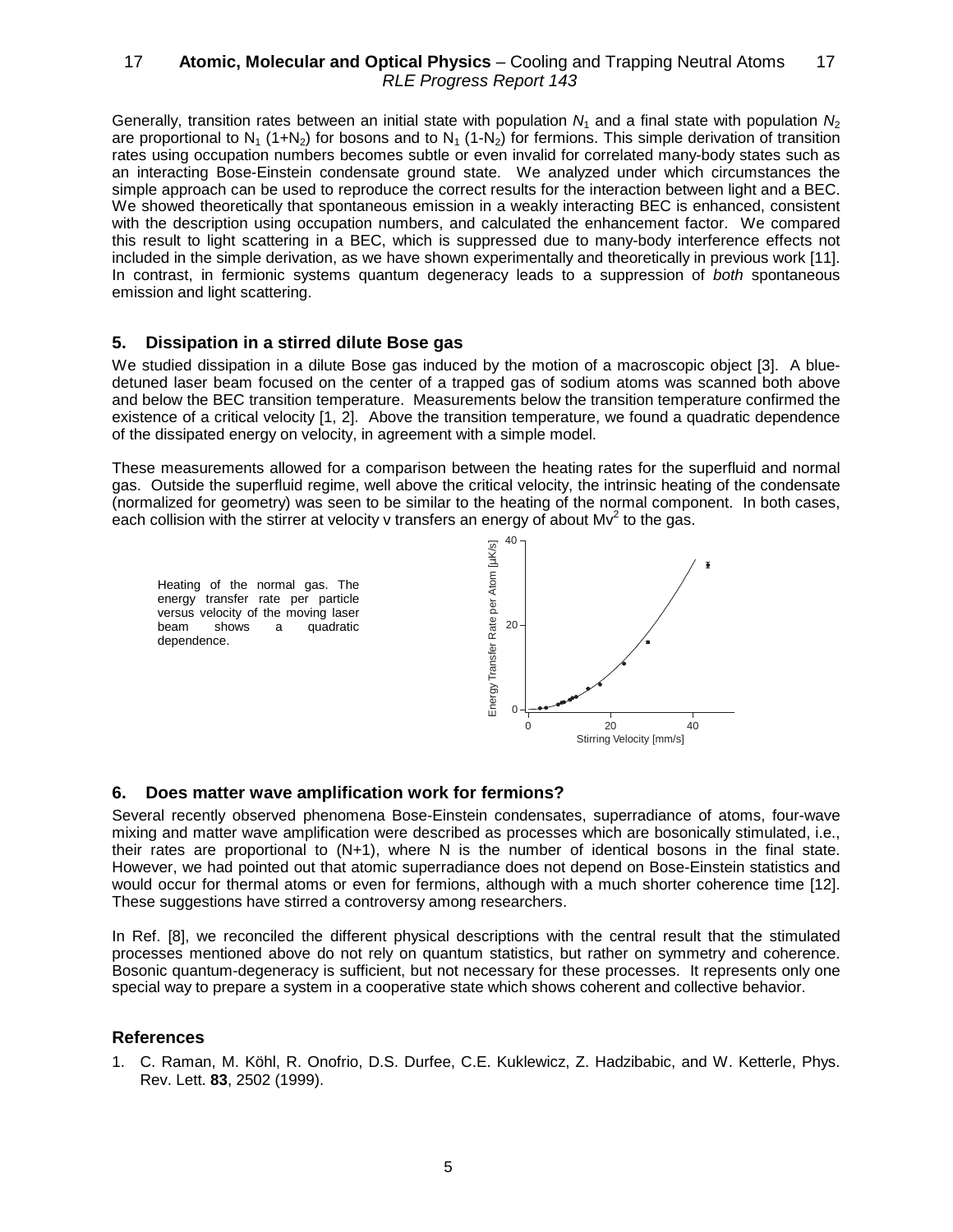- 2. R. Onofrio, C. Raman, J.M. Vogels, J. Abo-Shaeer, A.P. Chikkatur, and W. Ketterle, Phys. Rev. Lett. **85**, 2228 (2000).
- 3. C. Raman, R. Onofrio, J.M. Vogels, J.R. Abo-Shaeer, and W. Ketterle, J. Low Temp. Phys. **122**, 99 (2001).
- 4. A.P. Chikkatur, A. Görlitz, D.M. Stamper-Kurn, S. Inouye, S. Gupta, and W. Ketterle, Phys. Rev. Lett. **85**, 483 (2000).
- 5. S. Inouye, T. Pfau, S. Gupta, A.P. Chikkatur, A. Görlitz, D.E. Pritchard, and W. Ketterle, Nature **402**, 641 (1999).
- 6. S. Inouye, R.F.Löw, S. Gupta, T. Pfau, A. Görlitz, T.L. Gustavson, D.E. Pritchard, and W. Ketterle, Phys. Rev. Lett. **85**, 4225 (2000).
- 7. A. Görlitz, A.P. Chikkatur, and W. Ketterle, Phys. Rev. A **36**, 041601(R) (2001).
- 8. W. Ketterle and S. Inouye, Phys. Rev. Lett., in print; e-print cond-mat/0008232.
- 9. M. Kozuma, Y. Suzuki, Y. Torii, T. Sugiura, T. Kuga, E.W. Hagley, and L. Deng, Science **286**, 2309 (1999).
- 10. L.V. Hau, S.E. Harris, Z. Dutton, and C.H. Behroozi, Nature **397**, 594 (1999).
- 11. D.M. Stamper-Kurn, A.P. Chikkatur, A. Görlitz, S. Inouye, S. Gupta, D.E. Pritchard, and W. Ketterle, Phys. Rev. Lett. **83**, 2876 (1999).
- 12. S. Inouye, A.P. Chikkatur, D.M. Stamper-Kurn, J. Stenger, D.E. Pritchard, and W. Ketterle, Science **285**, 571 (1999).

#### **Publications**

#### **Papers (in refereed journals) and major book chapters**

W. Ketterle and S. Inouye:

Collective enhancement and suppression in Bose-Einstein condensates. Special issue of Compte rendus de l'académie des sciences, Série IV - Physique Astrophysique, in print; e-print cond- mat/0101424 29.

C. Raman, R. Onofrio, J.M. Vogels, J.R. Abo-Shaeer, and W. Ketterle: Dissipationless flow and superfluidity in gaseous Bose-Einstein condensates. J. Low Temp. Phys. **122**, 99-116 (2001).

W. Ketterle and S. Inouye: Does matter wave amplification work for fermions? Phys. Rev. Lett., in print; e-print cond-mat/0008232

A. Görlitz, A.P. Chikkatur, and W. Ketterle: Enhancement and suppression of spontaneous emission and light scattering by quantum degeneracy. Phys. Rev. A **36**, 041601(R), 2001.

S. Inouye, R.F.Löw, S. Gupta, T. Pfau, A. Görlitz, T. L. Gustavson, D. E. Pritchard and W. Ketterle: Amplification of Light and Atoms in a Bose-Einstein Condensate. Phys. Rev. Lett. **85**, 4225-4228 (2000).

R. Onofrio, C. Raman, J. M. Vogels, J. Abo-Shaeer, A.P. Chikkatur, and W. Ketterle: Observation of Superfluid Flow in a Bose-Einstein Condensed Gas. Phys. Rev. Lett. **85**, 2228-2231 (2000).

A.P. Chikkatur, A. Görlitz, D.M. Stamper-Kurn, S. Inouye, S. Gupta, and W. Ketterle: Suppression and enhancement of impurity scattering in a Bose-Einstein condensate. Phys. Rev. Lett. **85**, 483-486 (2000).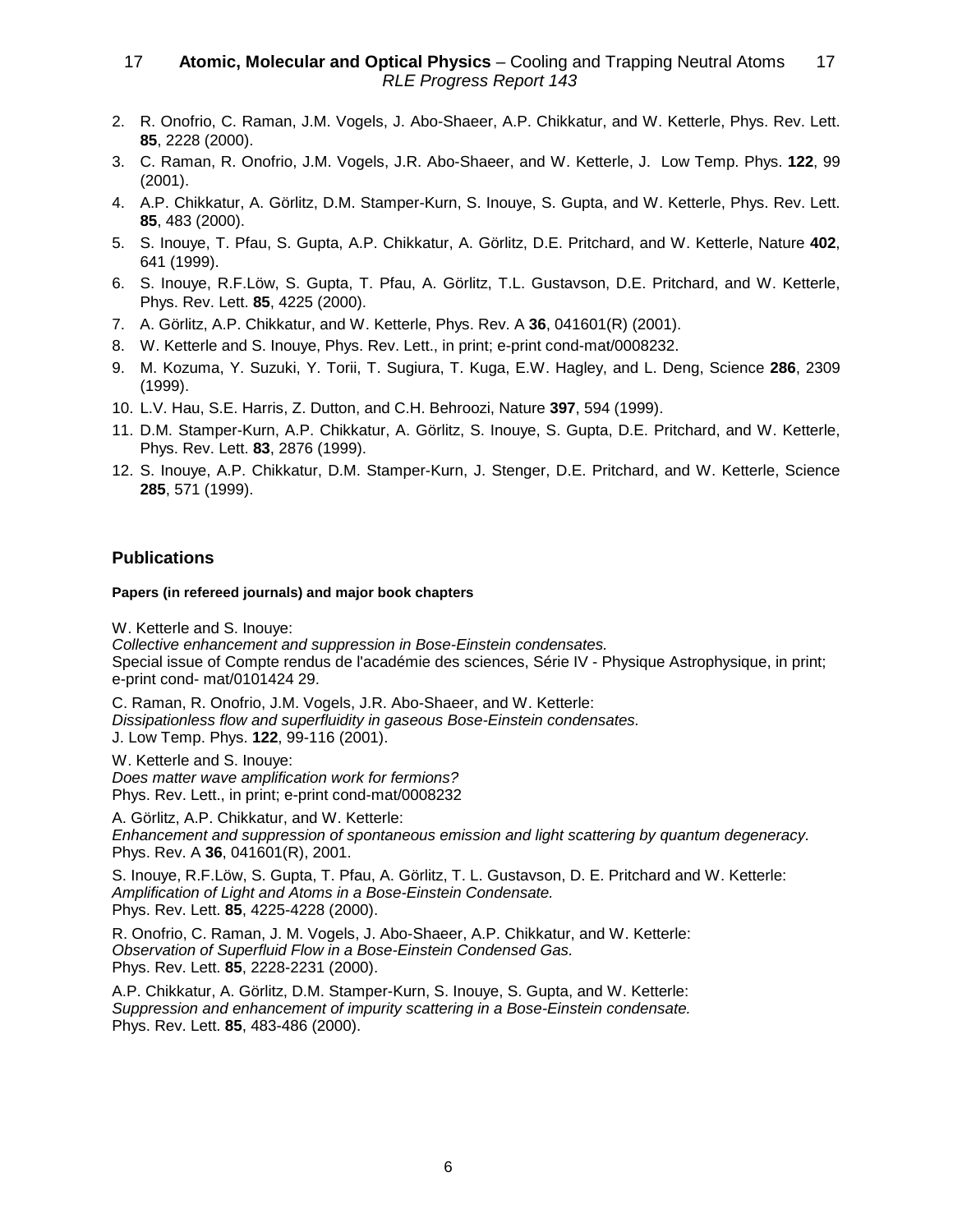D.M. Stamper-Kurn and W. Ketterle:

Spinor Condensates and Light Scattering from Bose-Einstein Condensates. in: Coherent Atomic Matter Waves, Proceedings of the Les Houches Summer School, Course LXXII in 1999, edited by R. Kaiser, C. Westbrook, and F. David (Springer, NewYork, 2001), e-print condmat/0005001.

R. Onofrio, D.S. Durfee, C. Raman, M. Köhl, C.E. Kuklewicz, and W. Ketterle: Surface excitations of a Bose-Einstein condensate. Phys. Rev. Lett. **84**, 810-813 (2000).

W. Ketterle:

Bose-Einstein condensation in dilute atomic gases: atomic physics meets condensed matter physics. Proceedings of the 22nd International Conference on Low Temperature Physics (LT 22). Physica B **280**, 11-19 (2000).

### **Articles in Proceedings**

W. Ketterle, A.P. Chikkatur, and C. Raman:

Collective enhancement and suppression in Bose-Einstein condensates. in: Atomic Physics 17, edited by E. Arimondo, P. DeNatale, and M. Inguscio (American Institute of Physics, Melville, New York, 2001), pp. 337-355; e-print cond-mat/0010375.

W. Ketterle:

Experimental Studies of Bose-Einstein Condensates in Sodium.

in: Bose Einstein Condensates and Atom Lasers, edited by S. Martellucci, A.N. Chester, A. Aspect, and M. Inguscio (Kluwer Academic, New York, 2000), pp. 1-29.

W. Ketterle and C. Raman:

Collisions at nanokelvin temperatures in Bose-Einstein condensates.

In: The Physics of Electronic and Atomic Collisions, Proceedings of the XXI International Conference in Sendai, Japan, 1999, editors Y. Itikawa, K. Okuno, H. Tanaka, A, Yagishita, M. Matsuzawa (American Institute of Physics, Melville, New York, 2000) pp. 23-43.

#### **Popular articles**

W. Ketterle

Bose-Einstein-Kondensation – Quantenmechanik am absoluten Nullpunkt. Jahrbuch der Akademie der Wissenschaften zu Göttingen 1999 (Vandenhoeck&Ruprecht, Göttingen, 2000).

#### **Conference contributions with published abstracts**

A. Görlitz, A.P. Chikkatur, S. Inouye, S. Gupta, T. Pfau, D.M. Stamper-Kurn, D.E. Pritchard, and W. Ketterle:

Probing and manipulating Bose-Einstein condensates with laser light.

16<sup>th</sup> Interdisciplinary Laser Science Conference (ILS-XVI), Providence, RI, October 22-26, 2000, Conference Program, p. 96.

S. Inouye, R. Löw, T. Pfau, S. Gupta, A.P. Chikkatur, A. Görlitz, D.E. Pritchard, and W. Ketterle: Amplification of light and atoms in a Bose-Einstein condensate:

16<sup>th</sup> Interdisciplinary Laser Science Conference (ILS-XVI), Providence, RI, October 22-26, 2000, Conference Program, p. 96.

W. Ketterle

Collective Enhancement and Suppression in Bose-Einstein condensates. 2000 Atomic, Molecular and Optical Physics Research Meeting, U.S. Department of Energy, Office of Basic Energy Sciences, Warrenton, Virginia, September 26-29, 2000, Book of Abstracts.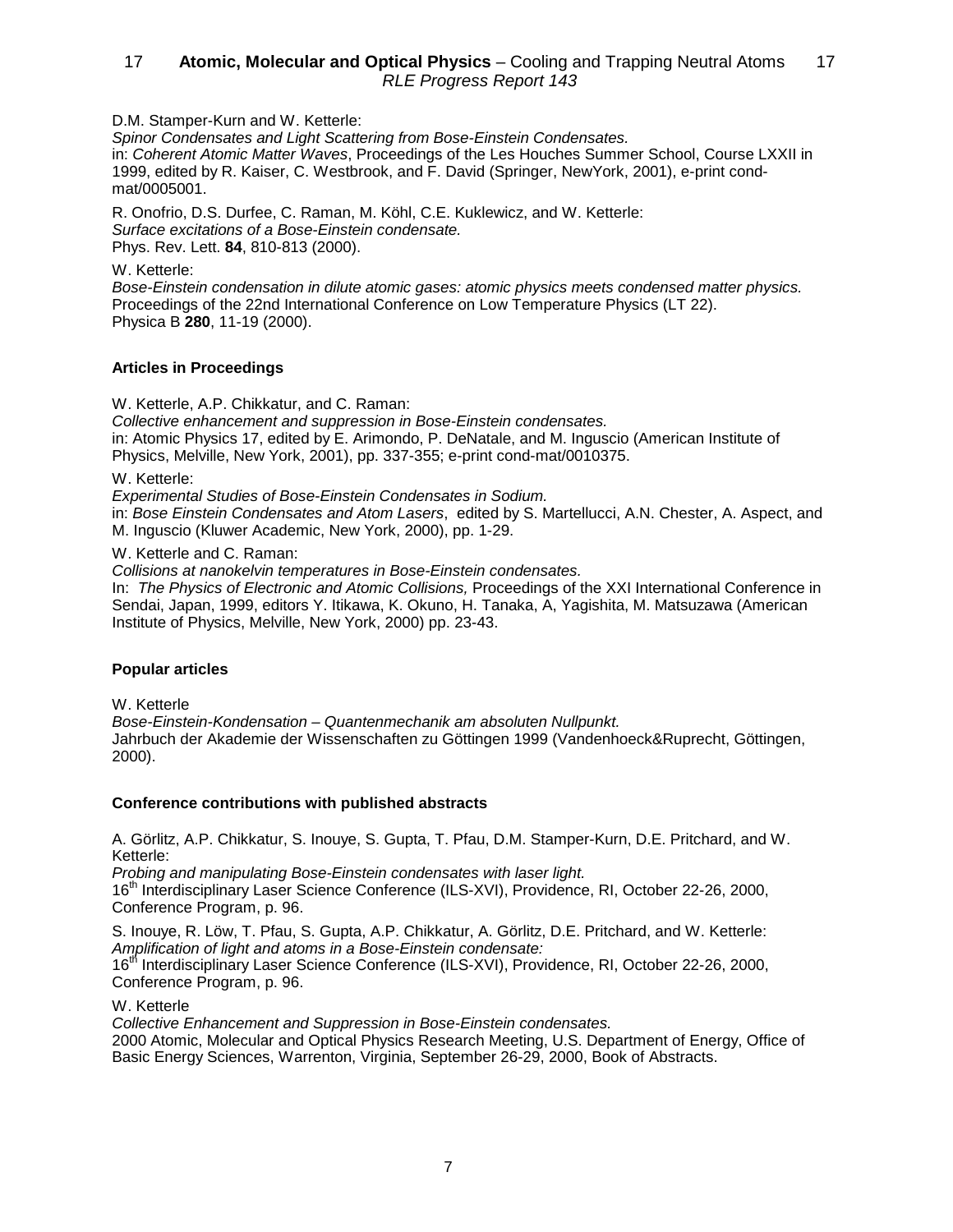T.L. Gustavson, J. Abo-Shaeer, A.P. Chikkatur, A. Görlitz, S. Gupta, Z. Hadzibabic, S. Inouye, R. Löw, R. Onofrio,C. Raman, J.M. Vogels, D.E. Pritchard, and W. Ketterle:

Recent experiments with Bose-Einstein condensates: Amplification of light and matter waves, superfluidity, and RF transitions in an optical trap.

 $6<sup>th</sup>$  Workshop on Atom Optics and Interferometry, Cargese, Corse (France), July 26-29, 2000, Invited Talks Book of Abstracts.

S. Gupta, A.P. Chikkatur, A. Görlitz, T.L. Gustavson, S. Inouye, A.E. Leanhardt, R. Löw, T. Pfau, T. Rosenband, D.E. Pritchard, and W. Ketterle:

Superradiant Rayleigh Scattering, Matter Wave Amplification and Slow Light Propagation in a Sodium BEC.

6th Workshop on Atom Optics and Interferometry, Cargese, Corse (France), July 26-29, 2000, Book of PosterAbstracts.

Z. Hadzibabic, J.R. Abo-Shaeer, D.S. Durfee, J. Gore, M. Köhl, C.E. Kuklewicz, R. Onofrio,C. Raman, J.M. Vogels, and W. Ketterle:

Surface Excitations and Critical Velocity in a Sodium BEC.

 $6<sup>m</sup>$  Workshop on Atom Optics and Interferometry, Cargese, Corse (France), July 26-29, 2000, Book of Poster Abstracts.

J.M. Vogels and W. Ketterle:

Experimental Studies of Superfluidity in Gaseous Bose-Einstein condensates.

Workshop on Rotating Bose-Einstein condensates, Trento, June 11-13, 2000, Book of abstracts p. 13,

W. Ketterle:

New light on Bose-Einstein condensates.

ICAP 2000, Florence, June 4-9, 2000, Book of Abstracts, p. 47.

S. Inouye, T. Pfau, R. Loew, S. Gupta, A.P. Chikkatur, A. Görlitz, T. Gustavson, A.E. Leanhard, D.E. Pritchard, and W. Ketterle:

Optical and Atom-Optical Properties of a Dressed Bose-Einstein condensate. Bull. Am. Phys. Soc. **45**, 109 (2000).

A.P. Chikkatur, A. Görlitz, D. Stamper-Kurn, S. Inouye, S. Gupta, D.E. Pritchard, and W. Ketterle: Impurity scattering in a Bose-Einstein condensate. Bull. Am. Phys. Soc. **45**, 48 (2000).

S. Inouye, T. Pfau, S. Gupta, A. Chikkatur, A. Görlitz, D.E. Pritchard, and W. Ketterle: Observation of phase-coherent amplification of atomic matter waves. Bull. Am. Phys. Soc. **45**, 48 (2000).

C. Raman, M. Köhl, R. Onofrio, D.S. Durfee, C.E. Kuklewicz, Z. Hadzibabic, J. Abo-Shaeer, J. Vogels, and W. Ketterle: Stirring, heating and superfluidity in a Bose-Einstein condensate. Bull. Am. Phys. Soc. **45**, 49 (2000).

R. Onofrio, D.S. Durfee, C. Raman, M. Köhl, C.E. Kuklewicz, J. Abo-Shaeer, J. Vogels, and W. Ketterle: Bose condensates and optical dipole forces. Bull. Am. Phys. Soc. **45**, 79 (2000).

W. Ketterle:

New Light on Bose-Einstein Condensates. Bull. Am. Phys. Soc. **45**, 121 (2000).

W. Ketterle:

When coherent light interacts with coherent atoms – optical properties of Bose-Einstein condensates. Technical Digest, Quantum Electronics and Laser Science Conference (QELS 2000), p. 215.

C. Raman, R. Onofrio, M. Köhl, D.S. Durfee, C.E. Kuklewicz, Z. Hadzibabic, and W. Ketterle: Dipole forces, excitations and dissipation in Bose-Einstein condensates.

Technical Digest, Quantum Electronics and Laser Science Conference (QELS 2000), p. 227.

S. Inouye, T. Pfau, S. Gupta, A. P. Chikkatur, A. Görlitz, D.E. Pritchard, and W. Ketterle: Observation of phase coherent amplification of matter waves.

Technical Digest, Quantum Electronics and Laser Science Conference (QELS 2000), p. 228.